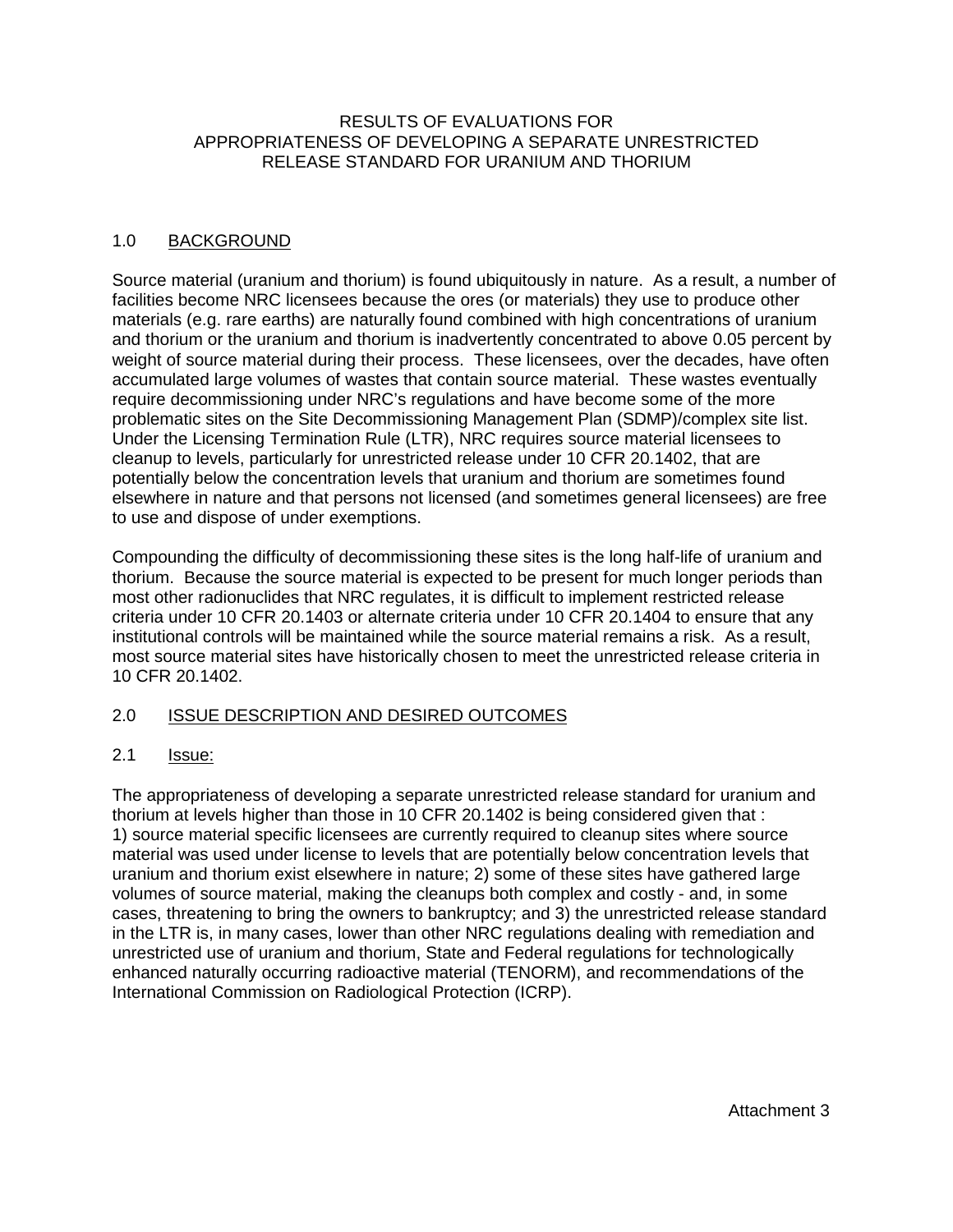## 2.2 Eventual Desired Outcome:

Decide whether it is appropriate to develop a separate (from existing 10 CFR 20.1402) unrestricted release standard (either concentration or dose-based) for uranium and thorium and describe a clear relationship to other standards.

## 3.0 EVALUATIONS/CONSIDERATIONS

The staff examined a large number of existing regulations and policies to determine the relationship and consistency between the release criteria in the LTR and other regulations pertaining to the unrestricted use of the this material. The evaluation included regulations and policies from NRC, other domestic sources, and from international activities related to uranium and thorium. Finally, the staff identified other issues that they believed should be considered in the evaluation.

## 3.1 Criteria in 10 CFR Part 20

The criteria found in 10 CFR Part 20 generally apply to the decommissioning of most NRC licensed material except as specifically noted in individual parts of the 10 CFR. This section focuses on the criteria in 10 CFR 20.1402, 20.1403, and 20.1404. The criteria in 10 CFR 20.1402 applies specifically to unrestricted use. 10 CFR 20.1403 provides criteria for restricted release and 10 CFR 20.1404 provides criteria for alternate criteria for license termination. These latter two sections are discussed because they can be used to potentially reduce licensee costs for cleanup, which is in part, one of the reasons to consider developing an separate unrestricted release criteria.

## 3.1.1 10 CFR 20.1402

10 CFR 20.1402 provides that a site will be considered acceptable for unrestricted use if the residual radioactivity that is distinguishable from background radiation results in a total effective dose equivalent (TEDE) to an average member of the critical group that does not exceed 25 mrem per year and is as low as reasonably achievable (ALARA). This criteria was selected because it is considered a fraction of the 100 mrem per year public dose limit and takes into consideration the potential for members of the public to be exposed to additional sources of radiation not directly related to the decommissioned site.

# 3.1.2 10 CFR 20.1403

10 CFR 20.1403 provides that a licensee may terminate its license under restricted use if it can be shown that: (1) further reductions in residual radioactivity would result in a net harm to public or environment and levels are ALARA; (2) any institutional controls are found to be legally enforceable and will provide reasonable assurance that the TEDE to the average member of the critical group will not exceed 25 mrem per year; (3) sufficient funding is provided by the licensee to enable a third party to carry out responsibilities for any necessary control and maintenance of the site; (4) the licensee has received input and advice from persons who may be affected; and (5) residual radioactivity at the site has been reduced such that if institutional controls were no longer in effect, there is reasonable assurance that the TEDE from residual radioactivity to the average member of the critical group does not exceed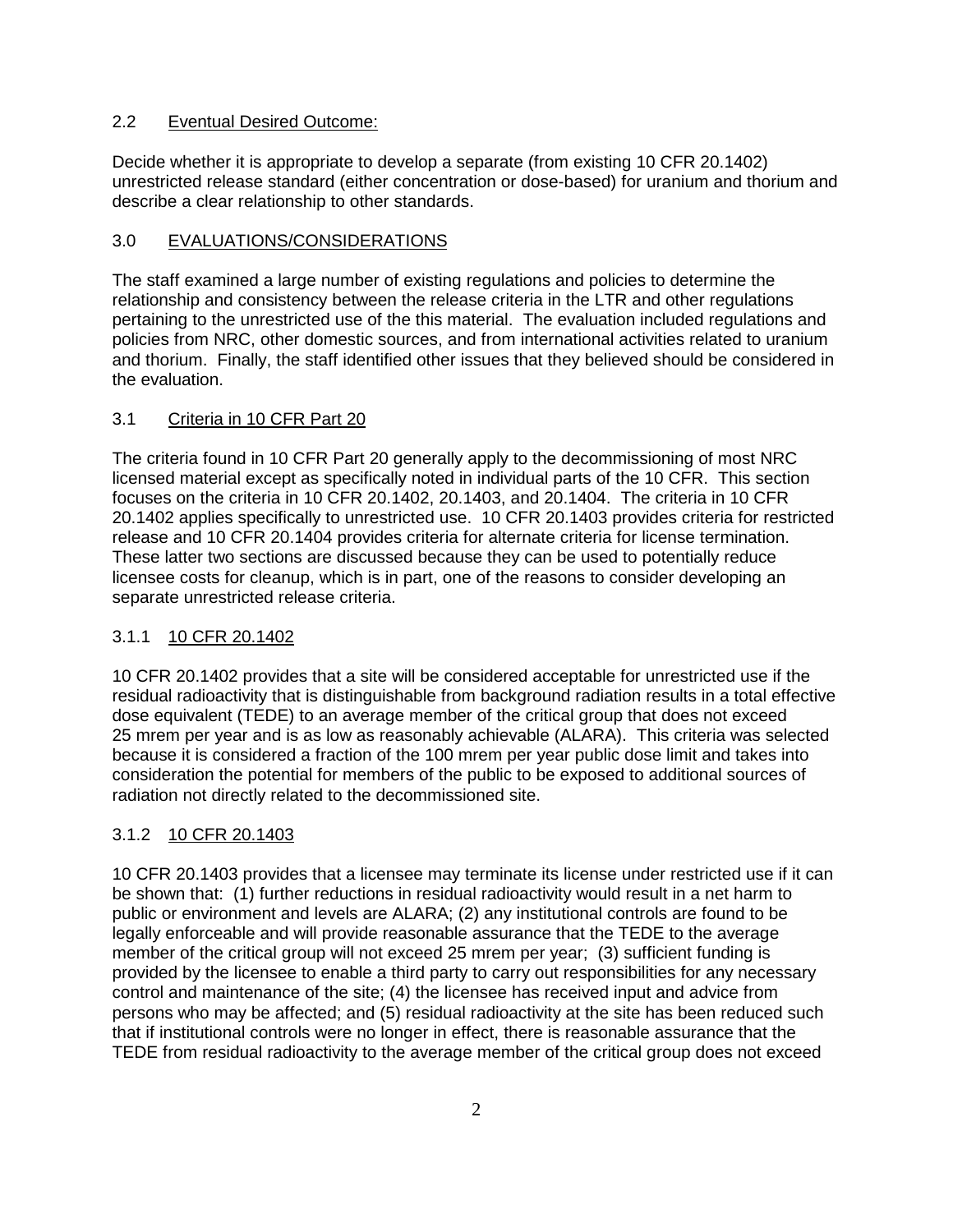100 mrem per year. A limit of 500 mrem per year for failed controls would be acceptable provided that additional reductions are either not technically achievable, prohibitively expensive, or would result in net public or environmental harm, and durable institutional controls are used.

# 3.1.3 10 CFR 20.1404

10 CFR 20.1404 provides that the Commission may terminate a license using alternate criteria greater than the dose criterion in 10 CFR 20.1402, 20.1403(b), and 20.1403(d)(1)(i)(A), if the licensee: (1) provides assurance that public health and safety would continue to be protected and it is unlikely that the dose from all man-made sources combined would be more than 100 mrem per year; (2) has employed to the extent practical restrictions on site use to minimize exposures; (3) has reduced doses to ALARA levels; and (4) has sought input and advice from persons who may be affected by the decommissioning. The use of this option requires approval of the Commission after consideration of the NRC staff's recommendations that must address any comments provided by EPA and any public comments submitted pursuant to 10 CFR 20.1405.

10 CFR 20.1404 was implemented due to a realization that a small number of sites may not be able to reasonably terminate their licenses under either 10 CFR 20.1402 or 20.1403. Rather than seeking an exemption for such situations, this section was codified to provide licensing efficiency and consistency of application of requirements to account for the few difficult sites that were expected to present unique decommissioning problems. The staff, however, believed that the vast majority of cleanups should be able to be completed under 10 CFR 20.1402 or 20.1403.

## 3.2 Criteria in 10 CFR Part 40

NRC regulates source material under 10 CFR Part 40. The staff identified five sections that provide for the use of source material in a potentially unrestricted manner that may result in exposures that are potentially higher than what the LTR permits for unrestricted use under 10 CFR 20.1402. These sections and a description of each can be found below.

## 3.2.1 10 CFR Part 40, Appendix A

10 CFR Part 40, Appendix A provides unrestricted release criteria for 11e.(2) byproduct material (i.e., mill tailings) only. In criterion 6(6), the unrestricted release limit for residual radionuclides, other than radium, is based on the site-specific dose for radium (using sum of fractions in any 100 m<sup>2</sup>), e.g., 5 pCi/g Ra-226 +ALARA averaged over the first 15 centimeters (cm) below the surface or 15 pCi/g Ra-226 +ALARA when averaged in 15 cm layers below the first 15 cm, and if it exceeds 100 mrem/yr, it will require Commission approval. It should be noted that equivalency approach in criterion 6(6) is based on the idea that uranium and thorium would contribute only a small component of the overall dose since most source material had been previously extracted and thorium-230 would generally be removed with the radium-226. Additionally, the 1999 rulemaking that added criterion 6 (6) expected that the areas contaminated with U and Th alone or remaining elevated after remediation for Ra-226 would be small areas at a limited number of relatively isolated sites where these licensees are generally found.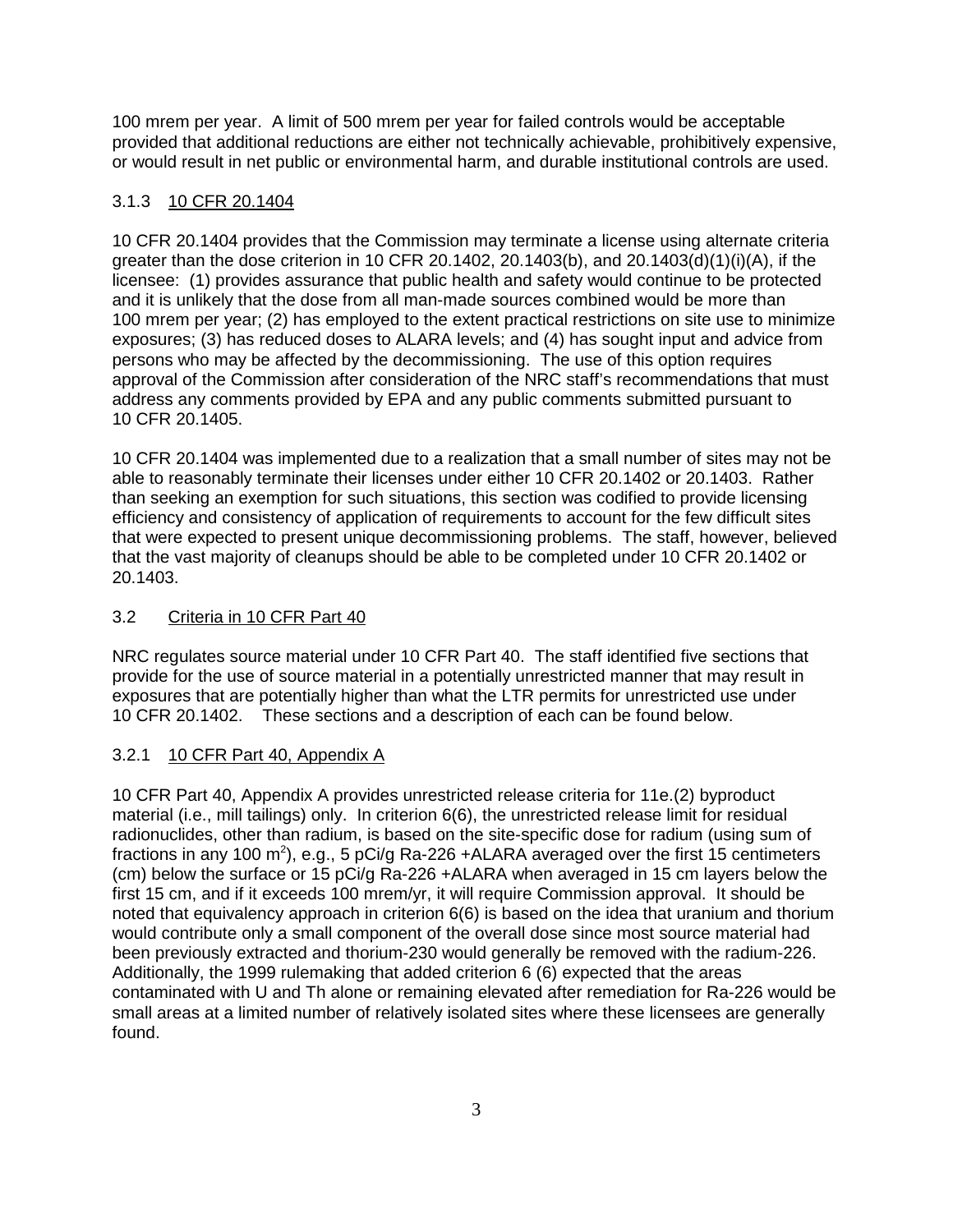### 3.2.2 10 CFR 40.13(a)

10 CFR 40.13(a) provides an exemption to allow any person to receive, possess, use, transfer or deliver source material at levels below 0.05 percent by weight. However, at this limit, some calculated scenarios have indicated that doses could potentially exceed the unrestricted use criterion in 10 CFR 20.1402. As a result, this exemption allows a person to process large quantities of materials containing concentrations of uranium and thorium just under this limit without a license and freely dispose of the wastes at higher concentration levels than a licensee would be permitted to keep onsite for an unrestricted release under 10 CFR 20.1402. This results in the inconsistency that a licensee may have to clean up to considerably lower levels than its non-licensed "neighbors" for what is essentially the same material. Finally, the staff is hesitant to lower the concentration in this exemption because it could bring under NRC's regulation, a large number of industries that Congress may not have intended NRC to regulate (e.g., petroleum industry, water treatment facilities, etc.).

## 3.2.3 10 CFR 40.13(b)

10 CFR 40.13(b) is an exemption that allows any person to receive, possess, use, transfer or deliver unrefined and unprocessed source material, provided that they do not process or refine such ore without a specific license. For example, a person could move high concentrations of natural uranium and thorium from place to place (including use as backfill) and still be exempt from the requirements of 10 CFR Part 40. As a result, this exemption could result in exposures above the unrestricted use criterion in 10 CFR 20.1402 for any high concentrations of uranium and thorium that may sometimes be found in nature.

## 3.2.4 10 CFR 40.22

10 CFR 40.22 provides institutions and firms a general license to hold or transfer up to 15 pounds of source material at any one time (this would be equal to 30,000 pounds of material at 0.05 percent level) and receive up to 150 pounds per year. Persons operating under this general license are exempted from the regulations in 10 CFR Parts 19, 20, and 21, including the requirements in the LTR. Thus, the source material could conceivably result in exposures that exceed the unrestricted use criteria in 10 CFR 20.1402. It should be noted, however, that the State of Colorado petitioned to have this changed in 1999 due to finding a site severely contaminated after a general licensee abandoned it. Doses were calculated by the State to potentially exceed 100 mrem per year. In April 2001, the staff submitted a rulemaking plan to the Commission (SECY-01-0072) which would, in part, have the staff address that State of Colorado's petition by reexaming the exemptions to 10 CFR Parts 19, 20, and 21, as currently stated in 10 CFR 40.22. As a result, some of these general licensees may eventually have the LTR apply to them or may become specific licensees. The staff is currently awaiting Commission direction on the rulemaking plan.

## 3.2.5 10 CFR 40.51

10 CFR 40.51 allows a source material licensee to transfer material to a person exempt under the regulations. The current language in the regulations can be interpreted to allow licensees to move source material under 0.05 percent off site without restriction or notification to NRC, including for purposes of disposal on a neighboring unlicensed site. However, NRC is not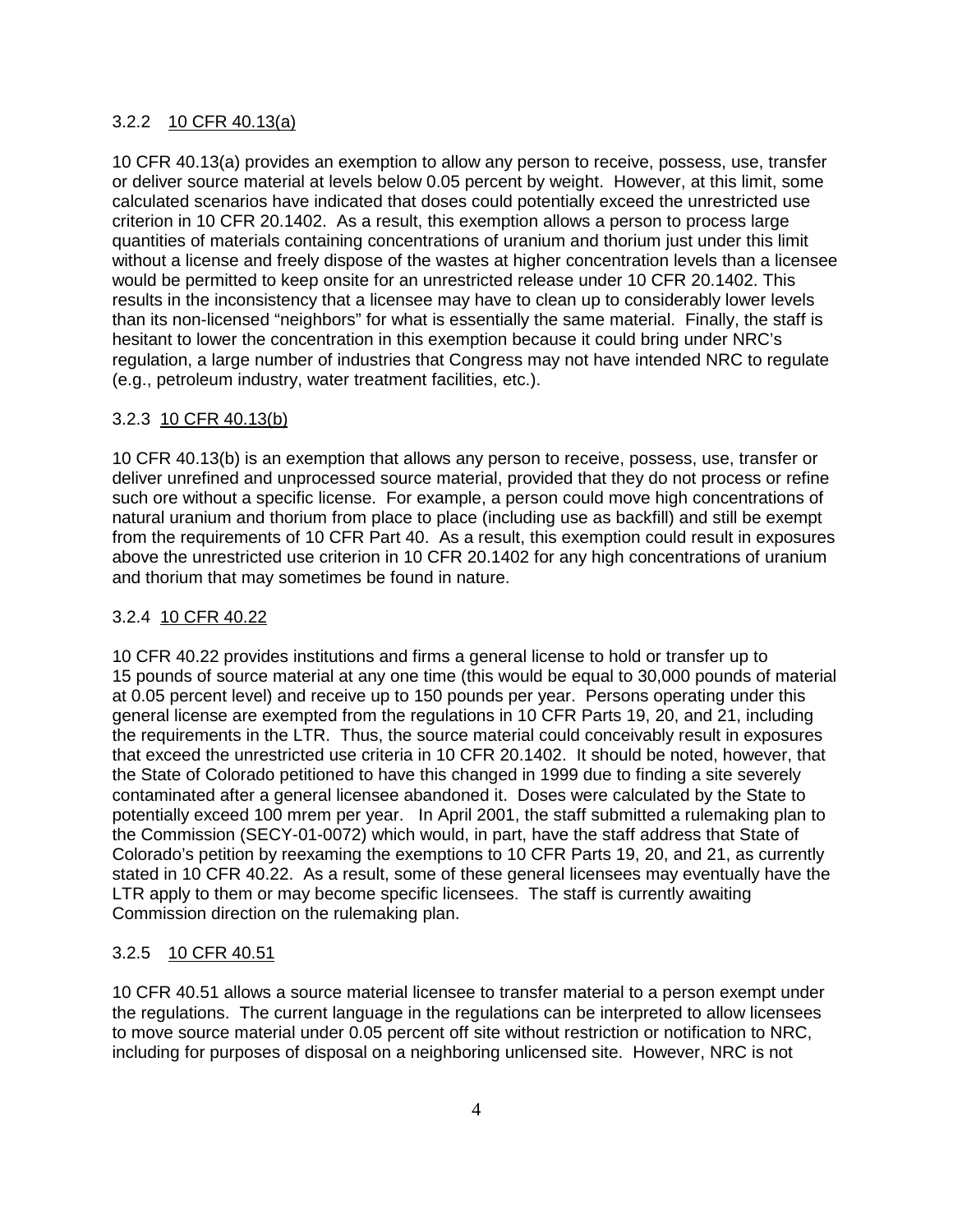aware of this occurring in the past and has released stated positions, despite the wording in the regulation, that would indicate this practice is not permitted. To better clarify this position, the SRM to SECY-00-0201 directed staff to implement a rule to require approval from NRC prior to any such transfer. The SRM also gave staff permission to authorize transfers for disposal in appropriate facilities (i.e., RCRA or State permitted sites) up to 25 mrem per year, keep the Commission informed of approvals given for disposals up to 100 mrem per year, and even kept open the possibility of higher exposures in unique circumstances with appropriate Commission review. However, because these appropriate facilities are expected to have some type of longterm government oversight, they might be viewed similar to sites falling under 10 CFR 20.1403 or 10 CFR Part 61.

## 3.2.6 Conclusion

Based upon the review of existing NRC regulations, it appears that there are large discrepancies between each regulation as to when and at what level NRC regulates source material. Each regulation above may result in calculated doses that exceed the unrestricted use criteria in 10 CFR 20.1402 for equivalent scenarios. Some inconsistencies are a result of constraints in the Atomic Energy Act and the belief that Congress did not intend NRC to regulate a large number of industries not related to the nuclear fuel cycle. However, the staff is currently reevaluating many of these regulations to determine if any adjustment is necessary.

### 3.3 Other Domestic Regulations/Guidance Related to TENORM or Uranium and Thorium

Other domestic federal and state agencies, as well as industry groups have also developed or proposed regulations or guidance related to unrestricted release criteria for naturally occurring radioactive material (NORM) and TENORM. These regulations were considered because uranium and thorium in nature is considered NORM although often radionuclides other than uranium and thorium are the more significant hazard. This section summarizes the proposed or existing criteria that were identified.

## 3.3.1 Comprehensive Environmental Response, Compensation, and Liability Act (CERCLA)

CERCLA is a risk based standard that covers radionuclides and was issued by EPA. Cleanup of radionuclides are governed by the risk range (generally  $10^{-4}$  to  $10^{-6}$ ) for all carcinogens established in the National Oil and Hazardous Substances Pollution Contingency Plan (NCP) when applicable or relevant and appropriate requirements (ARARs) are not available or are not sufficiently protective. An August 22, 1997, memorandum from EPA (OSWER No. 9200.4-18) includes a determination that dose limits in NRC decommissioning rule (e.g., 25/100 mrem/yr) should generally not be used to establish cleanup levels under CERCLA. However, EPA has provided exceptions, by using ARARs, that might permit resulting doses to exceed 25 mrem per year. Additionally, doses associated with any material covered by an ARAR are not recalculated nor added to other materials present to compare with the EPA risk range.

### 3.3.2 EPA Use of ARARs

Section 121(d) of the CERCLA requires attainment of federal and state applicable or relevant and appropriate requirements. The NCP describes the process for attaining these ARAR requirements. In evaluating the relevance and appropriateness of a requirement, eight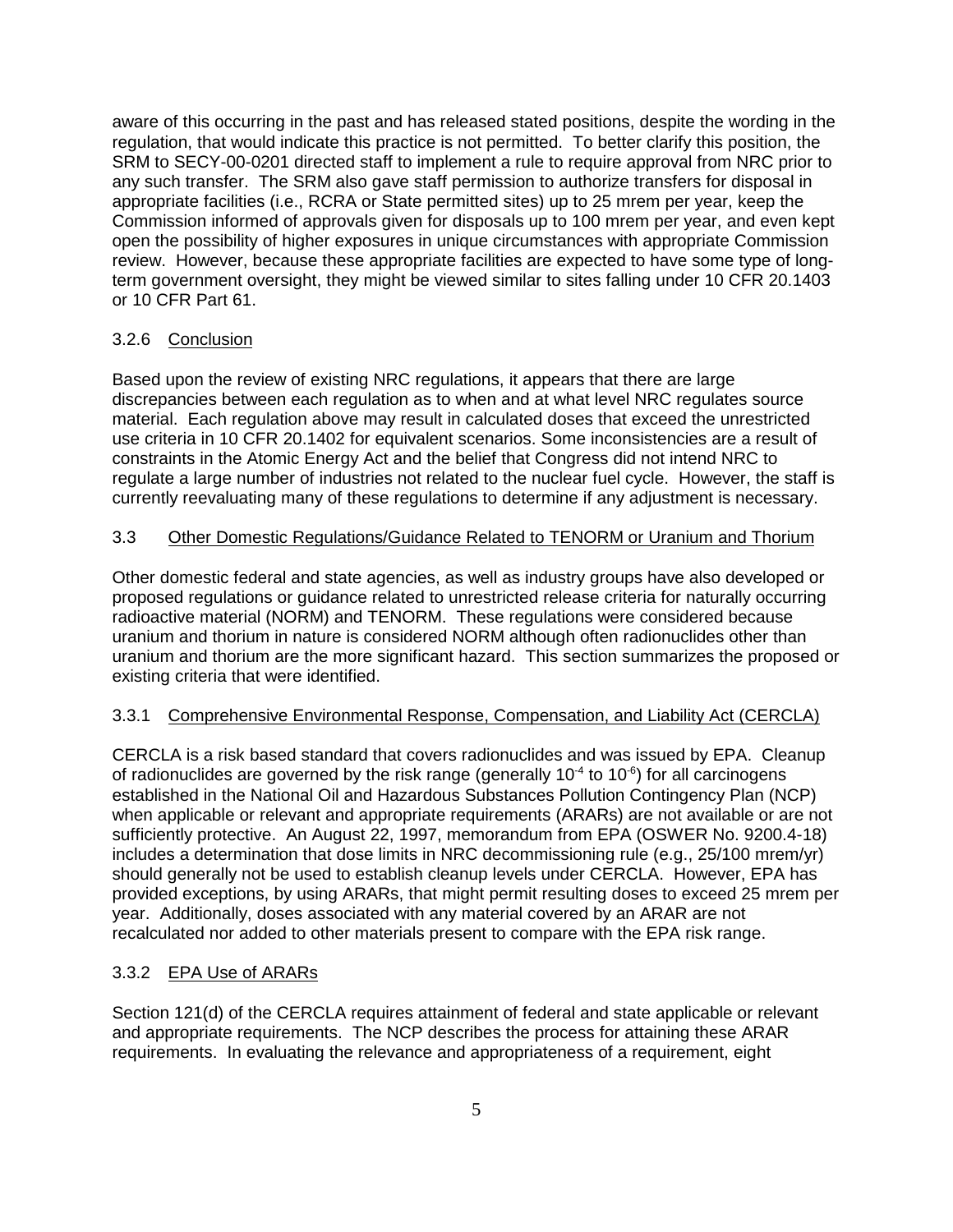comparison factors in 40 CFR 300.400(g)(2) are considered. Once a requirement is determined to be relevant and appropriate, it must be complied with as if it were applicable. EPA has issued some ARARs related to the cleanup of sites containing uranium and thorium using 40 CFR 192 and Appendix A of 10 CFR Part 40 (see OSWER Directives 9200.4-25 and 9200.4-35P, respectively), both of which would allow exposures comparable to those resulting from 5 pCi/g radium-226. However, these ARARs are based on Uranium Mill Tailings Radiation Control Act of 1978 (UMTRCA) and clearly state that they are meant for sites which have soil contamination that is very similar to sites covered by UMTRCA (meaning not having significant concentrations of uranium and thorium that result in a equivalent dose of radium-226 contamination in the range of 5 to 30 pCi/g). Criterion 6(6) of Appendix A of 10 CFR Part 40 was to only be used infrequently and benchmarking was to be incorporated by only using EPA methodology in conjunction with the 5 pCi/g limit (and then it was acceptable only if it resulted in doses generally below 15 mrem per year).

### 3.3.3 NRC/EPA Memorandum of Understanding Concentrations

On October 9, 2002, the U.S. Nuclear Regulatory Commission (NRC) signed a Memorandum of Understanding (MOU) with the U.S. Environmental Protection Agency (EPA) on the radiological decommissioning and decontamination of NRC-licensed sites. Since 1983, EPA has generally deferred listing NRC licensed sites under the Comprehensive Environmental Response, Compensation, and Liability Act (CERCLA). This deferral policy, however, did not extend to previously licensed NRC sites, leaving the possibility of dual regulation (i.e., an NRC licensee could potentially remediate to NRC's license termination criteria, and then have to perform subsequent cleanup to separately comply with EPA's CERCLA requirements). The MOU was developed in response to this general concern.

The MOU reaffirms EPA's 1983 policy and expands EPA's deferral to sites for which the NRC license is terminated and certain criteria are met. The MOU provides that unless an NRC licensed site exceeds any of three "trigger" criteria at the time of license termination, EPA does not expect to exercise its CERCLA authority before or after termination of the NRC license. The three criteria provided in the MOU are: (1) radioactive ground-water contamination above EPA's Maximum Contaminant Levels; (2) radioactive soil concentrations exceeding the values provided in Table 1 of the MOU; and, (3) license termination under either restricted release or alternate criteria. According to the MOU, if NRC determines during the license termination process, that any NRC licensed sites meet/exceed any of the trigger criteria, NRC will consult with EPA.

Note that the soil concentration values provided in the MOU are not "cleanup" levels for either NRC or EPA; rather they are just trigger values for consultation between the two agencies. The soil concentrations in the MOU for radium-226 and thorium-232 (5 pCi/g) are based on soil standards developed under UMTRCA and EPA's implementing standard in 40 CFR 192. The soil concentrations (mg/kg) for total uranium were calculated by EPA and are based on a noncarcinogenic hazard index quotient of 1. The remainder of the soil concentrations were calculated by EPA based on a 1  $\times$  10<sup>-4</sup> cancer risk.

### 3.3.4 CRCPD Subpart N

The Conference of Radiation Control Program Director, Inc. (CRCPD) has proposed regulations related to the regulation of TENORM in Subpart N of their regulations. Under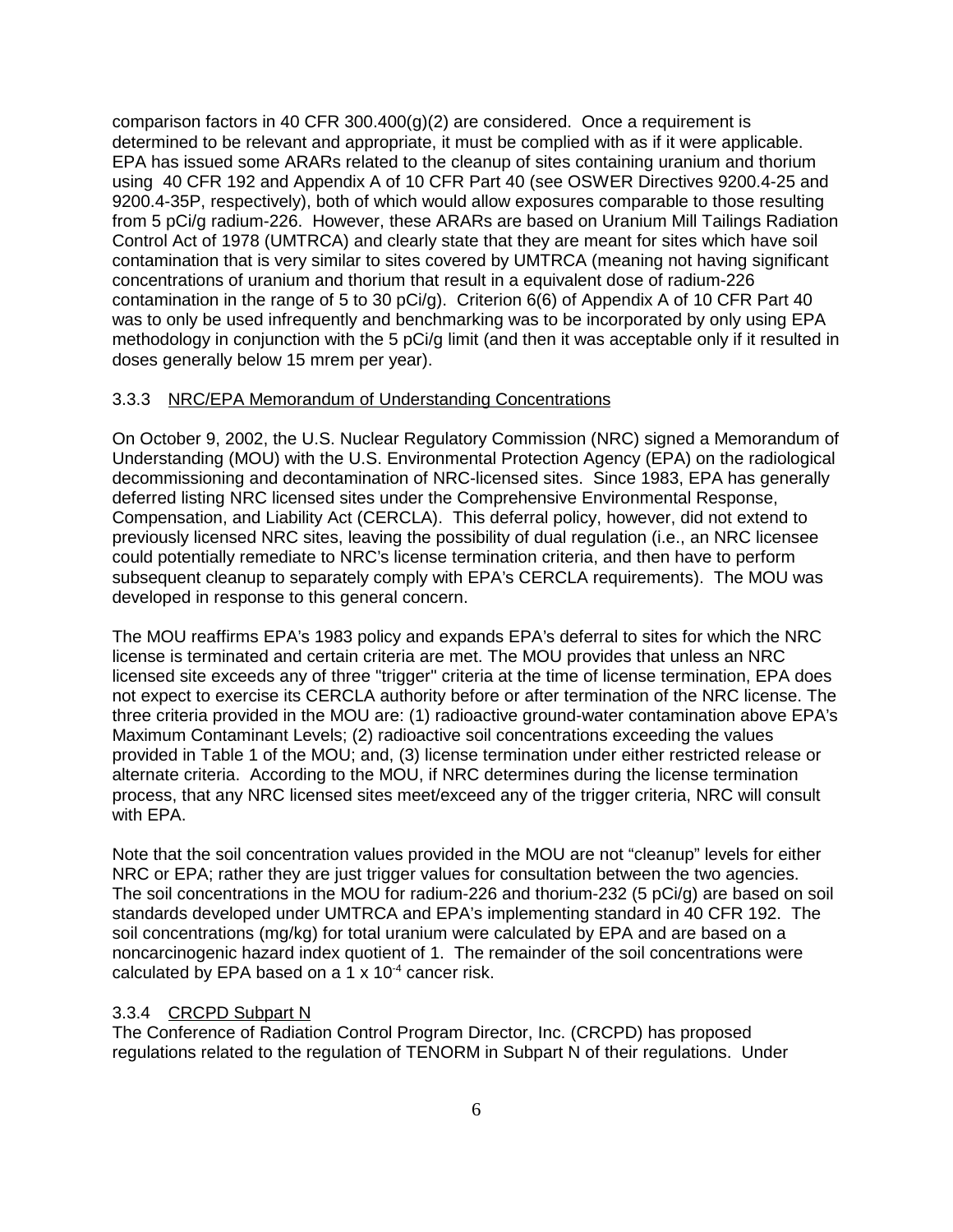Subpart N, the unrestricted release criteria for radium on land, averaged over 100 square meters, is to not exceed 5 pCi/g above the background concentration, averaged over any 15 cm layer of soil. Exposures from other TENORM nuclides are proposed to be limited to 25 mrem per year. This criteria for other TENORM nuclides is consistent with the unrestricted use criteria found in 10 CFR 20.1402. However, Subpart N does propose to exempt some TENORM (such as fertilizers).

## 3.3.5 ANSI N13.53

ANSI has proposed guidance related to TENORM and source material under ANSI N13.53. For disposals, 25 mrem per year is proposed for residual radioactivity (excluding radon and progeny which are 20 Bq/m<sup>3</sup> outdoors and 150 Bq/m<sup>3</sup> indoors). This is consistent with the unrestricted use criteria found in 10 CFR 20.1402. However, the guidance also provides exemptions for fertilizers, natural construction materials, and fossil fuels.

## 3.3.6 States

Some individual States have developed TENORM regulations related to disposal. These regulations include criteria based upon concentrations of Ra-226 (ranging from 5 pCi/g [most] to 30 pCi/g Ra-226 [New Mexico]). Some have implemented annual exposure limits that range from 15 mrem to 100 mrem per year (although higher levels are often allowed for low-radon emanation materials). The State of Arkansas limits soil disposals for uranium and thorium up to 0.05 percent by weight. However, many of these regulations exempt one or more specific industries or products.

## 3.3.7 Summary

Although these regulations and guidance are similar to the unrestricted use criteria found in 10 CFR 20.1402, many of these agencies and groups have provided exemptions or exceptions for certain industries which could lead to higher exposures. The rationale for these higher exposures may be based on a cost-benefit approach that the societal benefit of limiting regulation on the material may outweigh the radiation associated risks and the practicality to control the materials.

## 3.4 International Activities Using Separate Criteria for U/Th

Although not directly related to disposal criteria, it should be noted that the International Atomic Energy Agency (IAEA) has developed a draft safety guide entitled, "Draft Safety Proposed Specification of Radionuclide Content not Requiring Regulation for Purposes of Radiation Protection (DS-161)." The IAEA draft safety guide uses different approaches to set limits for "artificial radionuclides" (i.e., produced by reactor or accelerator) versus naturally occurring radionuclides. The IAEA draft safety guide could also be considered for the control of solid materials. The draft document argues that if criteria for NORM is derived on the basis of radiological criteria for other isotopes, the values will, in many cases, be lower than concentrations that occur in many natural materials. Thus many activities previously unregulated from a radiological standpoint, such as construction of houses from natural building materials or even the use of land in many areas, could be subject to regulation. The IAEA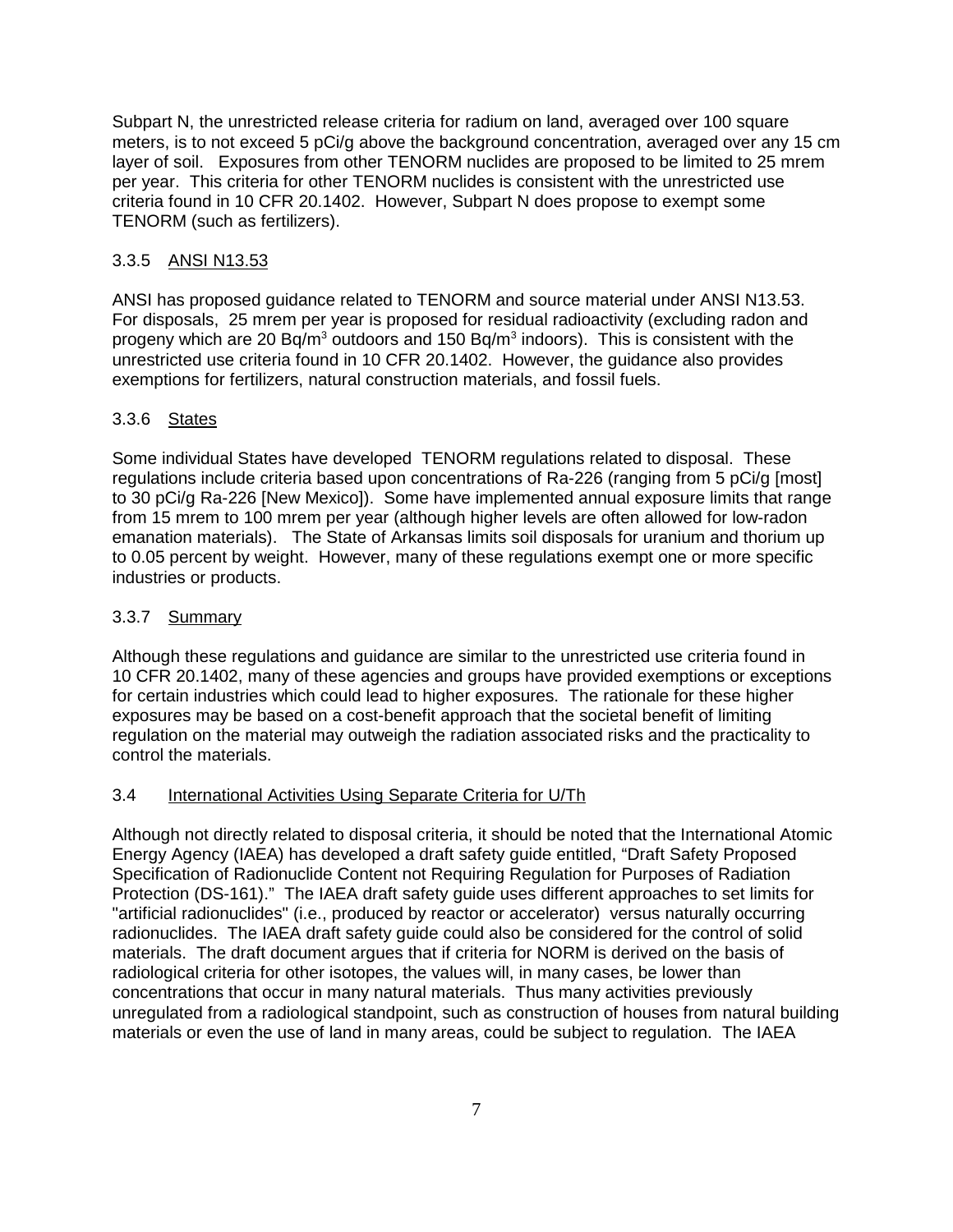proposes that a level needs to be set where the number of materials involved should not be so great as to make regulation unmanageable or unlikely to improve protection.

This approach is different from the one limit for all radionuclides used in NRC's LTR.

### 3.5 Other Considerations

The staff also considered a number of other items that could influence both the viability and necessity to develop a separate unrestricted release standard for source material. These items include the number of licensees that would be impacted, ongoing activities that may affect the future number of source material licensees, the use of existing regulations to reach the goal of allowing licensees to cleanup at reasonable cost, differences between source material and other radioactive materials, and the possible impacts from having a separate standard. These items are discussed below.

## 3.5.1 Number of Licensees Impacted

The number of licensees that are finding it unacceptably difficult to decommission to the levels required under 10 CFR 20.1402 are relatively few. Although many licensees may benefit from the cost savings resulting from the implementation of a separate unrestricted release criteria for source material at a higher level than allowed in 10 CFR 20.1402, most source material licensees use source material in solid forms (as metals or as shielding) and as thus would see little or no benefit to higher unrestricted release criteria. Currently, the staff has identified eighteen SDMP or complex source material sites that are contaminated with uranium and/or thorium. Of these sites, fourteen have submitted decommissioning plans for unrestricted release, while four sites are contemplating pursuing restricted release (two already have plans under review). Of these eighteen sites, only four sites are currently not scheduled to be decommissioned by January 2007. As a result, by the time a rulemaking to create a separate unrestricted release standard could be implemented, many of these sites could be completed with decommissioning. Additionally, the staff has some concerns that many of these sites currently undergoing decommissioning may push to slow down their processes if any rule is pondered in the public forum in order to achieve potential cost savings that higher decommissioning criteria may allow. Finally, the staff does not foresee there being more than a few additional operating or proposed operations that may also be considered as complex sites in the near future. Although rule changes proposed in SECY-01-0072 could increase the number of source material specific licensees in the future, these new licensees would not be expected to create new complex decommissioning sites.

## 3.5.2 10 CFR Part 40 Interagency Jurisdictional Working Group

In a March 9, 2000, SRM to SECY-99-259, the Commission directed the staff to initiate interactions and work with specified Federal agencies and the States to "explore the best approach to delineate the responsibilities of the NRC and these agencies with regard to lowlevel source material (as defined in 10 CFR Part 40) or materials containing less than 0.05 percent uranium and/or thorium." The staff established an interagency Jurisdictional Working Group (JWG) composed of representatives from the specified Federal agencies and the States. As noted in an August 13, 2002, memorandum to the Commission, as a result of the JWG efforts, the staff is considering an approach to limit NRC authority to uranium and thorium that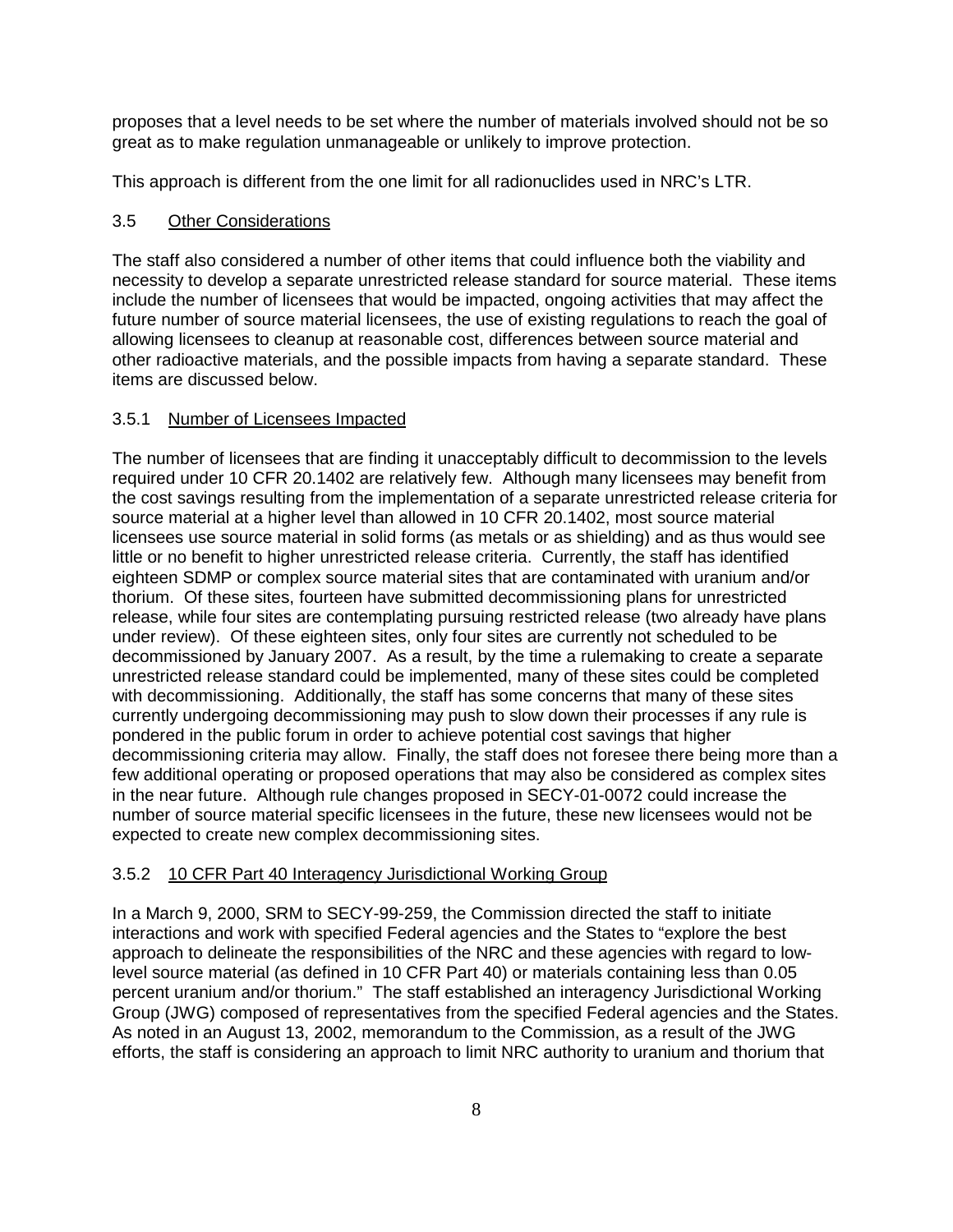are purposely extracted or used. The memorandum described the further evaluations that needed to be completed before the staff could make a recommendation to the Commission.

In a separate paper entitled, "Interagency Jurisdictional Working Group Evaluating the Regulation of Low-Level Source Material or Materials Containing Less Than 0.05 Percent by Weight Concentration Uranium and/or Thorium," the staff will provide additional findings to the Commission. As part of this paper the staff will recommend that the Commission continue consideration of limiting NRC authority to uranium and thorium that are purposely extracted. The staff proposes to formally request responses from other Agencies regarding the approach, as well as contacting other agencies regarding other related issues (such as impact on international treaties, etc.). The staff believes that in order to make the recommendation more acceptable to the States and to not interrupt ongoing cleanup activities, source material SDMP sites, and potentially other complex existing source material sites, would likely remain under NRC's jurisdiction despite whether they originally purposely extracted or used uranium and thorium or not.

If the NRC jurisdiction of non-purposefully-used uranium and thorium is transferred to other agencies, the number of existing NRC and Agreement State sites licensed under the AEA, and potential future licensees, would be reduced. However, because the staff believes that it may be necessary to retain the SDMP sites and possibly other complex sites under NRC jurisdiction, the recommendation of the JWG will have little or no reduction in the number of sites that would benefit from a separate unrestricted standard from what was discussed in the previous section (Section 3.5.1).

### 3.5.3 Use of Existing Regulations to Allow Source Material Licensees to Reduce Cleanup Costs (through greater use of 10 CFR 20.1403 and 20.1404, as well as exemptions)

10 CFR 20.1403 or 10 CFR 20.1404 have not been significantly used by licensees as cleanup criteria to date. These sections, however, are available for use by licensees and the staff believes they provide regulatory flexibility and the potential for cost reductions while maintaining public health and safety. These sections effectively rely on a graded approach based on risk. As such, the licensee has a choice of cleaning up to unrestricted use (under 10 CFR 20.1402) or pursuing a restricted use (under 10 CFR 20.1403) if an unrestricted release is not feasible. Furthermore, in the rare circumstances that the criteria under 10 CFR 20.1402 or 20.1403 could not be met, the licensee could pursue alternative criteria, possibly resulting in higher exposure limits, through the use of 10 CFR 20.1404. Evaluations completed under 10 CFR 20.1403 or 20.1404 would be more involved and rely on risk evaluations to determine appropriate dose constraints and restrictions. Finally, if none of the above criteria fit a unique condition of the site, an exemption could be sought under 10 CFR 20.2301. The staff is considering development of guidance that would make these regulations more practical for both the staff and licensees to use (see Attachment 1 of "Results of the License Termination Rule Analysis").

The benefit of pursuing the use of existing regulations is that it would take into account the specific circumstances associated with each licensee's site and conditions. In contrast to development of a separate unrestricted release criteria, which would allow all source material licensees to likely exceed the criteria in 10 CFR 20.1402, the use of existing regulations allows the staff to use cost/benefit and risk evaluation to establish criteria and restrictions, as necessary, that may exceed the criteria in 10 CFR 20.1402; those licensees who can readily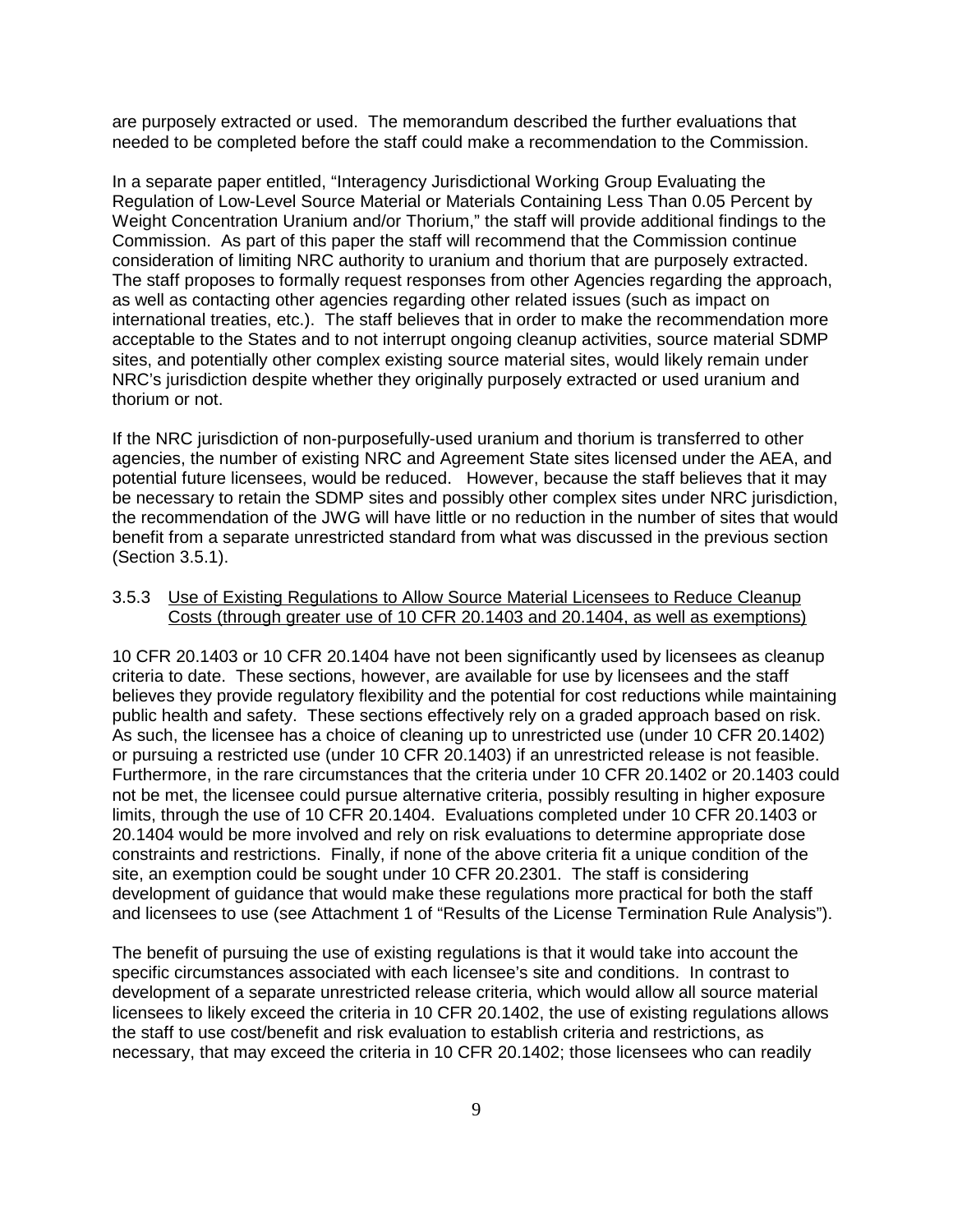meet the criterion in 10 CFR 20.1402 will continue to be required to do so. The use of the existing regulations would not require the resources necessary to develop a separate unrestricted release criteria for source material, nor place additional burden on Agreement States to potentially change their regulations to maintain appropriate compatibility levels.

### 3.5.4 Properties of Uranium and Thorium

Uranium and thorium are found ubiquitously in nature, whereas the origination of any byproduct material is the result of a man-made intervention (i.e., produced by reactor or accelerator). Therefore, for uranium or thorium, generally considered as part of background in its place of origin, there is always a risk associated with the material whether or not the material is used; however, the movement and use of the source material can change the risk of exposure to specific populations. This is in contrast to 11e.(1) byproduct material, which increases the risk of exposure to all populations because it creates a new source of radiation upon its creation. As a result, although difficult to quantify, one can argue that setting an equal level for decommissioning criteria does not reduce risk equally between uranium and thorium versus other radionuclides.

Another consideration is the half-life of uranium and thorium. Source material has a half-life that is considerably longer than most other radionuclides. This, however, is countered by the relatively low specific activities associated with the uranium and thorium when compared to 11e.(1) byproduct material. The longer half-life makes it more difficult to model alternative disposals, because of the longer period that must be considered during which exposure conditions may change. If institutional controls are found necessary for some sites, evaluating the effectiveness of such controls in perpetuity may be difficult. Although allowing a higher unrestricted release criteria than currently exists would certainly be of benefit to persons using source material, consideration will need to be given to the fact that the disposition of the material will effectively result in a permanent potential exposure hazard while the material remains there (however, any such exposure level would still be considered protective of the environment and human health and safety).

#### 3.5.5 Consistency in Dose Levels and Public Confidence

One of the most difficult areas that requires consideration is the impact on public confidence resulting from having more than one cleanup level. Many members of the public may become concerned about any regulation that appears to reduce their perceived safety and, as a result, developing a separate unrestricted release standard for source material will be difficult from the start. The public may be confused how NRC can consider exposures from uranium and thorium to be safe, while, at the same time, ensuring safety at a likely lower exposure level for other radionuclides. However, as shown in Section 3.1, there are already a number of potential "unrestricted use" levels that NRC (and the public to an extent) already accept as protective of safety; thus, any impact on public confidence from the development of separate criteria might be minimal. Additionally, although it may appear to the public that it is appropriate to provide consistency in dose limits for different practices (and maybe same practice/different radionuclides), it can be considered to be inconsistent in cost/benefit evaluation and riskinforming (e.g. there may be more societal benefit to allow a certain practice to provide public exposures at a higher level versus another, including for disposal). As a result, it is important to make it clear to the public that exceeding a practice-specific limit does not necessarily create an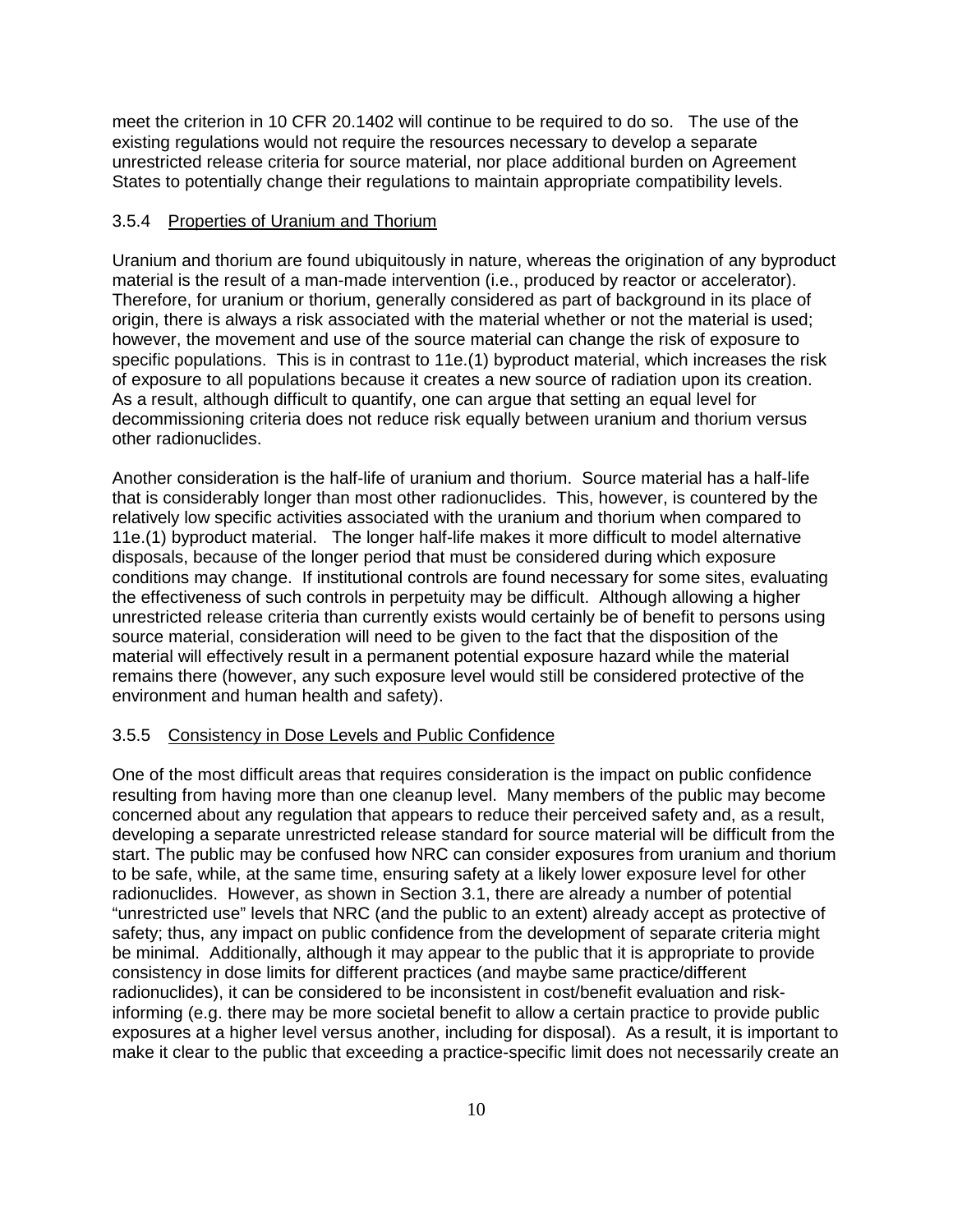unsafe condition (although any cost-benefit evaluation would need to incorporate NRC's current policy to protect against the possibility of receiving multiple exposures over time).

# 3.6 Summary

Based on the evaluation of the information above, it can be concluded that the LTR has important differences from other Part 40 regulations that make a simple comparison of the criteria complicated. The basis assumed for each regulation, such as the amount of material, licensing status of material, impact on other industries, etc., needs to be considered when making the comparison. Additionally, it is important to realize that some of the NRC regulations (e.g., 10 CFR 40.22 and 10 CFR 40.51) are currently being reevaluated to determine if they should include requirements that are more in line with the criteria in the LTR. In regards to regulations developed by other domestic sources, most are relatively equivalent to the criteria found in 10 CFR 20.1402; however, many also provide exemptions or exceptions for classes of material or industries which would possibly create scenarios that result in exposures at levels higher than the constraints found in 10 CFR 20.1402. Notwithstanding existing regulations, there are a number of other considerations the staff believes impact the need for separate criteria. There are differences in properties of uranium and thorium versus other radionuclides that NRC regulates, which can be used as a basis to support separate criteria. However, without a detailed cost/benefit analysis, it is unclear that the limited number of licensees that may need criteria beyond the criteria in 10 CFR 20.1402 warrants the development of a separate unrestricted release criteria for source material.

# 4.0 EVALUATION OF OPTIONS

Two primary options were considered: (1) establish a separate unrestricted release standard for source material, or (2) do not establish a separate unrestricted release standard for uranium and thorium.

## 4.1 Establish a Separate Unrestricted Release Standard for Source Material

Under this option, the staff would establish, through rulemaking, a separate unrestricted release standard for source material at a level that could result in exposures higher than currently allowed under 10 CFR 20.1402. As a result, all source material licensees would have the opportunity to cleanup to this higher constraint, although ALARA would still be expected to apply. This would require the development of rulemaking language, a regulatory analysis, and either an environmental assessment (EA) or environmental impact statement (EIS), as well as established processes for public participation. The criteria could be based on numerous existing standards for NORM, criterion 6(6) in Appendix A, or some other basis.

## 4.1.1 Pros

This option provides a separate unrestricted release standard for source material, which, although still considered protective of health and safety, may be higher than the unrestricted release criteria in 10 CFR 20.1402 and should, therefore, reduce the burden for cleanup for all source material licensees. Further, by cleaning up to an unrestricted release, it would allow greater flexibility in the future use of the site. In contrast to the use of restrictions, the use of a defined higher unrestricted release standard for source material would presumably allow for a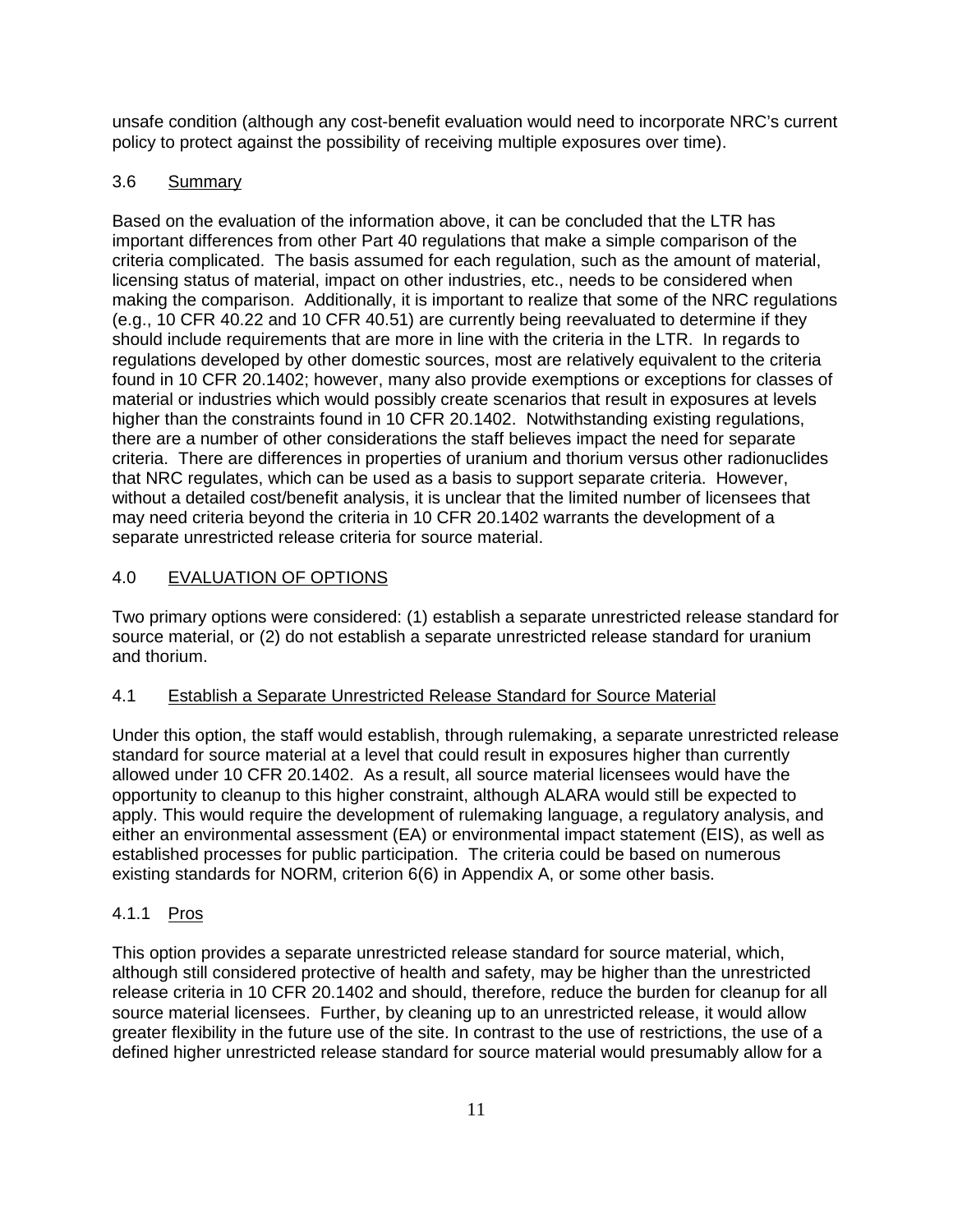straight forward review process for both licensees and staff to allow some of the more complex sites to cleanup. Additionally, compared to restricted releases, no additional burden would be necessary to ensure any restrictions are maintained.

## 4.1.2 Cons

This option would potentially allow exposures at higher levels than permitted in 10 CFR 20.1402 while not providing any of the possible reductions in exposure that restrictions may allow; thus the public may view this as a reduction of safety over current practice. Because a generic standard may need to be set as high as a criterion instituted under a case-by-case review of unique circumstance, because it needs to account for a broader range of conditions, some of the more complex sites may still find it more cost effective to use 10 CFR 20.1403 or 10 CFR 20.1404 as provisions for cleanup. Additionally, a new separate unrestricted release standard would permit licensees who would have had no problem cleaning up under 10 CFR 20.1402 to cleanup to the higher unrestricted release standard (after considerations of ALARA); this would result in the potential for higher exposures at more sites than just the complex/SDMP sites of concern. The implementation of this option would require additional rulemaking and guidance to be developed by NRC and Agreement States resulting in costs to both groups. Finally, because of the duration of the rulemaking process, many of the SDMP/complex sites may already be on a schedule to complete decommissioning prior to implementation of a final rule reducing the rule's usefulness; however, because some sites may opt to defer further decommissioning until the rule is completed in the hopes of reducing decommissioning costs overall, timeliness in cleanup of existing sites could also be impacted.

## 4.2 Do Not Establish a Separate Unrestricted Release Standard for Uranium and Thorium

Under this option, all source material licensees would continue to be required to decommission their sites to meet the criteria in 10 CFR 20.1402, 20.1403, and 20.1404. The use of 10 CFR 20.1403 and 20.1404 would require case-by-case review of both restrictions and criteria proposed by the licensee and development of associated EAs or EISs.

## 4.2.1 Pros

The current level of protection of the environment and public health and safety would not change. Source material licensees who can meet the current unrestricted release criterion would continue to be required to meet 10 CFR 20.1402 instead of a higher generic level that might be instituted under a separate unrestricted release criterion. Because continued use of the LTR would provide a consistent basis for all specific licensees independent of the type of material, it should not create any public confusion about release criteria. The benefit of pursuing the use of existing regulations is that it would take into account the specific circumstances of each licensee's site-specific conditions to tailor what appropriate criteria was necessary and what restrictions, if necessary, were appropriate. No additional rulemaking would be necessary by NRC and only guidance would need to be revised or developed. Finally, the continued use of the LTR would not require the resources necessary to develop a separate unrestricted release criterion for source material, nor place additional burden on Agreement States to potentially change their regulations to maintain compatability levels.